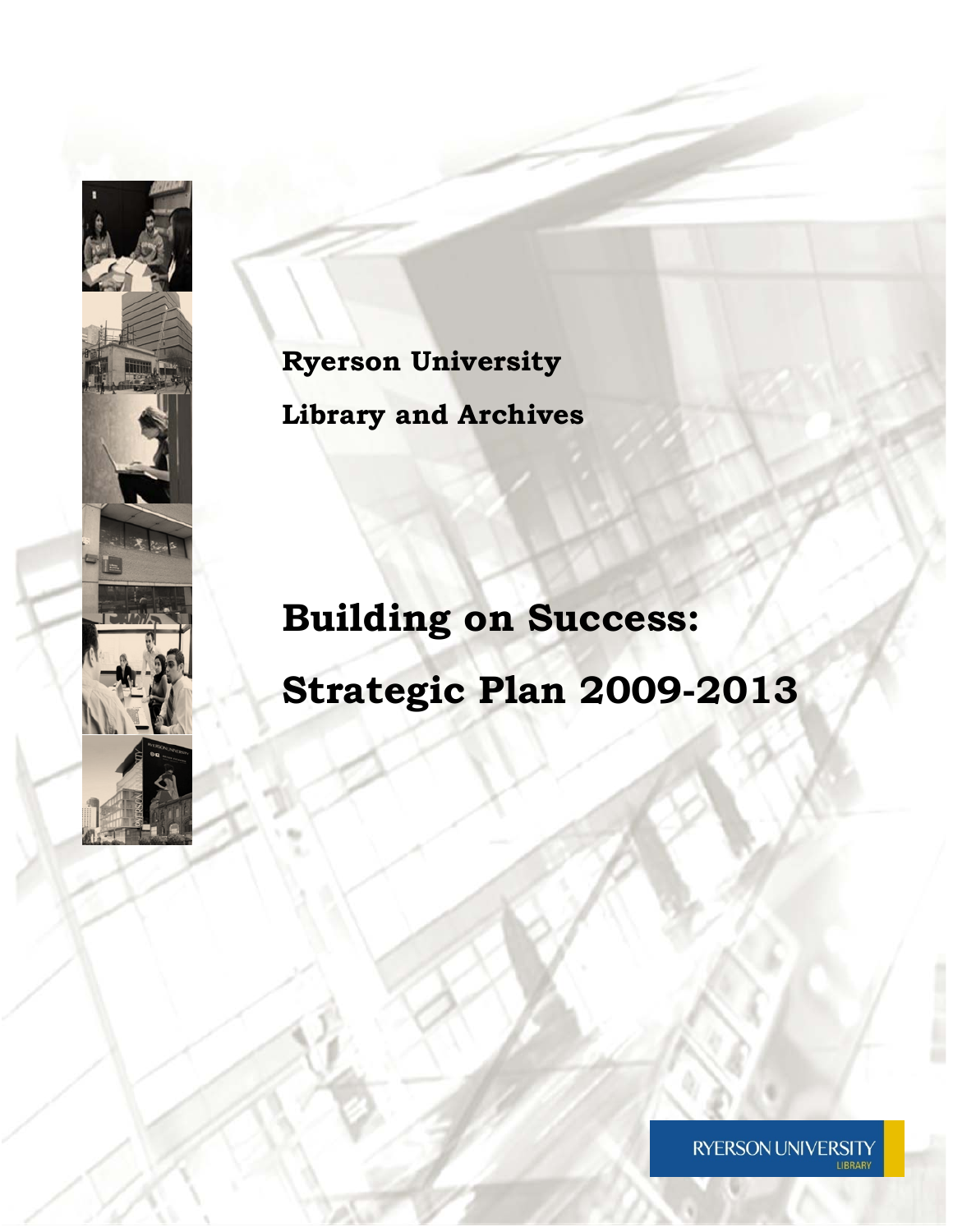# **Mission**

The Ryerson University Library and Archives is integral to learning, teaching, and scholarly, research and creative activities. We collect, organize, preserve, disseminate, and provide access to essential information resources. Our services focus on our users to enable knowledge creation. Through engagement with students, faculty, and the community we collaborate in fostering successful critical thinkers and lifelong learners.

> **Committed to: Intellectual freedom and the right to privacy Equitable access Information literacy Honouring our heritage and enhancing our reputation Service excellence and accountability Open communication and collaboration Creating stimulating learning environments Innovation and flexibility Continuous improvement**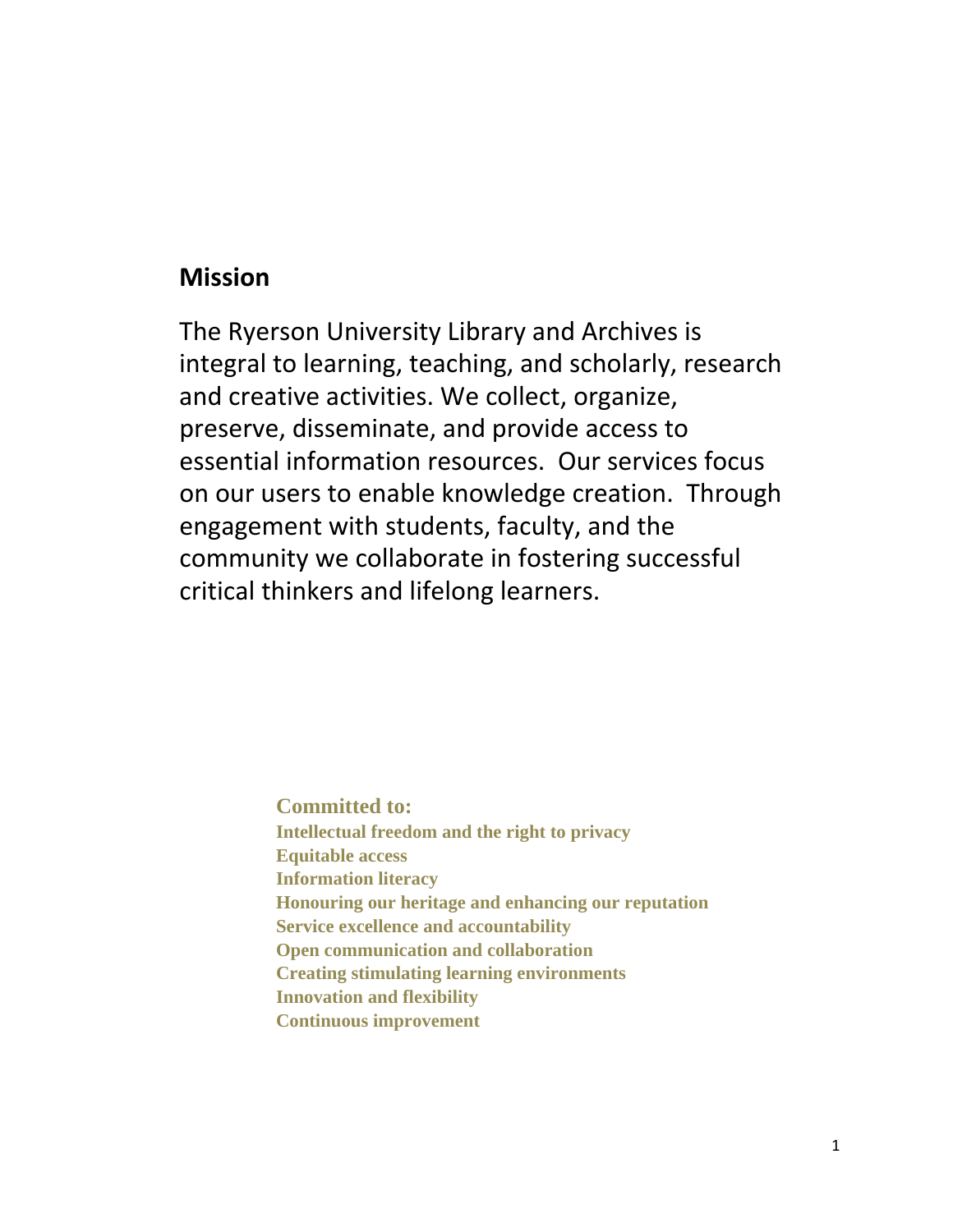# **Introduction**

This is a transformative era in academic libraries and in the history of Ryerson University Library and Archives (RULA). We have grown through stages of supporting an increasingly diverse undergraduate population, to broadening our scope to serve graduate students in a comprehensive university. We are now expanding our role as a research library underpinning the SRC agenda of the university community.

The following charts show the extent of the growth RULA has embraced in the last five years:



E‐books and access to journals and other digital resources has soared. But we have also greatly improved the quality and currency of our current monograph collection while keeping an eye on its footprint. Such progress couldn't have been made without major university support as shown in Figure 2.

Figure 3 shows the rapid growth in interlibrary loan requests since we streamlined the request process with userinitiated applications. Requests are tracked for potential purchase. The doubling of requests to borrow from us suggests that the quality of our collections has also grown. Bucking the trend in most libraries, our reference transactions have doubled. Figure 4 shows growth in in‐person check out of materials. While visits to our homepage have virtually doubled, we are very much in demand as a destination: visits to the library are the highest ever recorded at Ryerson. It is clear that our users still need or choose to come to the library in person.



As the Ryerson community has grown, so has the Library to support it (Figure 5). Growth has occurred at all staffing levels, with the most marked growth in professional staffing. Figure 6 shows what strides have been made to improve our current facilities. These four measures speak directly to student engagement and success. We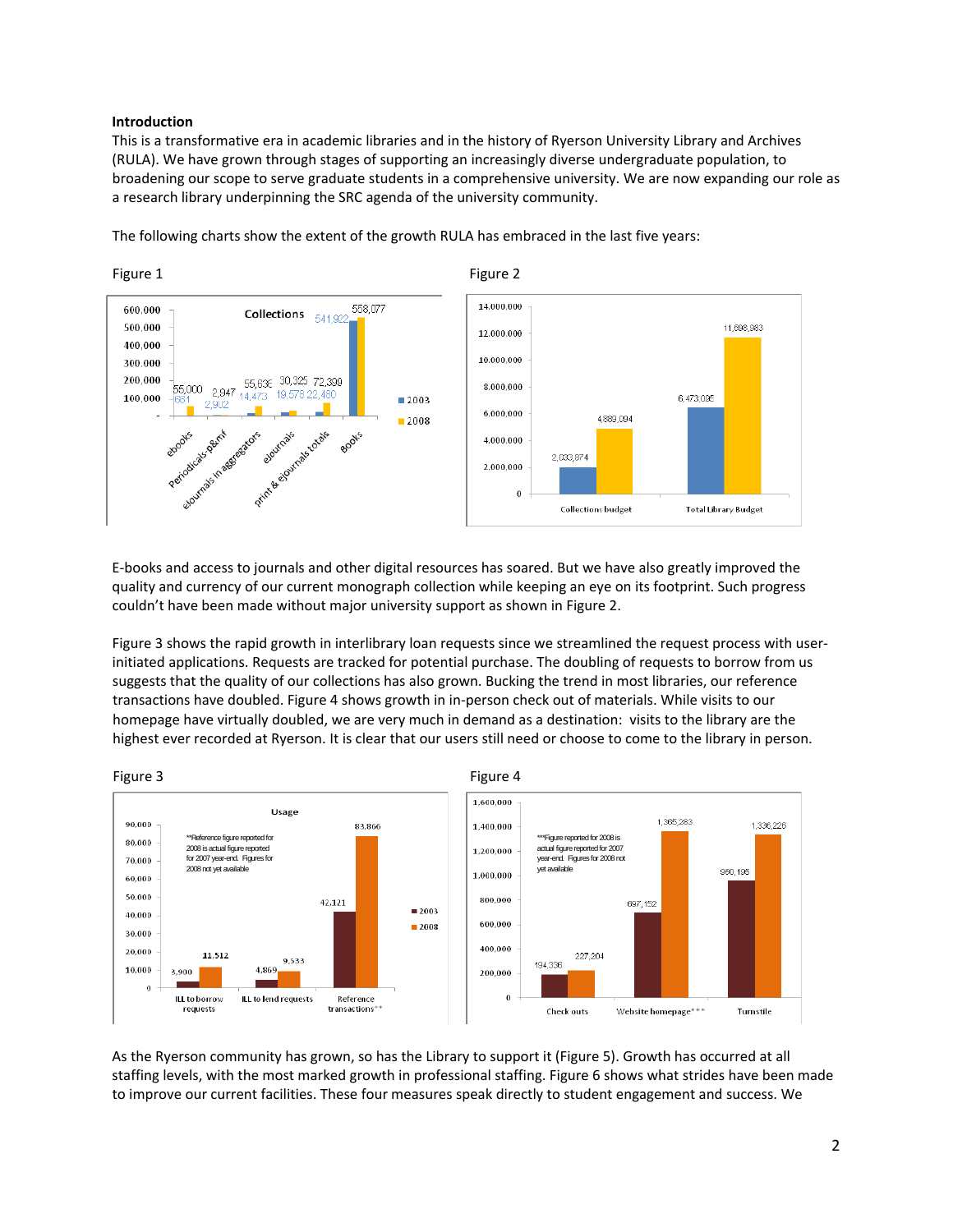increased our hours by 38%; public computers including loaner laptops by 99%. By reconfiguring parts of the library, most notably the fourth floor, we have increased available seats by 56%.



We have been nimble in refining collections, services and space to anticipate and respond to changing needs. But the sheer growth in FTE and comprehensiveness of programs mean that we must take major steps in the next five years to weave RULA into the fabric of the academic agenda. Just as a successful university Library must be aligned with the academic mission of the university, this strategic plan outlines how the Ryerson Library and Archives will be fundamentally engaged in that mission as expressed in Shaping Our Future, our Academic Plan.

### **A Changing Role for the Library**

The role of librarians is changing in large university libraries. Librarians are becoming active participants in course development and sometimes delivery, working closely with teaching faculty as they are freed up from time‐ consuming duties ably handled by paraprofessionals. Our role as knowledge managers is increasing as we add a focus on access to data and unpublished material.

At Ryerson we have been moving steadily to create a balance of collections, access, and space for human interaction and self reliance, in an approach both physical and virtual, all in support of learning, teaching, and SRC. RULA's continued success is predicated on an integrated approach to place, collections, applied technology and expertise development in a user‐focused learning environment, where one can undertake a journey of several destinations in the course of a day, an hour, or an online minute.

We shall focus on developing expertise and experience. We shall take the teaching of information literacy skills to more integrated and comprehensive levels. We shall continue to build collections with a digital focus (which brings its own attendant issue of preservation). We shall develop and maintain our special collections and archival resources in physical and digital formats, building a digital repository of Ryerson research output to support SRC.

We shall seek creative ways to develop some librarian positions as full-time 'lead' liaisons for each faculty. These librarians will become part of faculty teams and may spend much of their time collaborating with faculty and working with students in the teaching departments. As part of this collaboration we shall encourage faculty to have a teaching presence in the Student Learning Centre. To achieve this transformative role for librarians, we must have a mentoring and professional development agenda in place.

#### **Space and Place Making**

As we move even further along the digital continuum, we are designing spaces that place the user firmly in the centre. We lend laptops to augment our public workstations; we allow food and drink; with comfortable chairs and modular, mobile furniture we encourage students to create their own environment. We host cultural events and exhibits in the space. The recently repurposed fourth floor embodies this strategy. When we stopthinking of our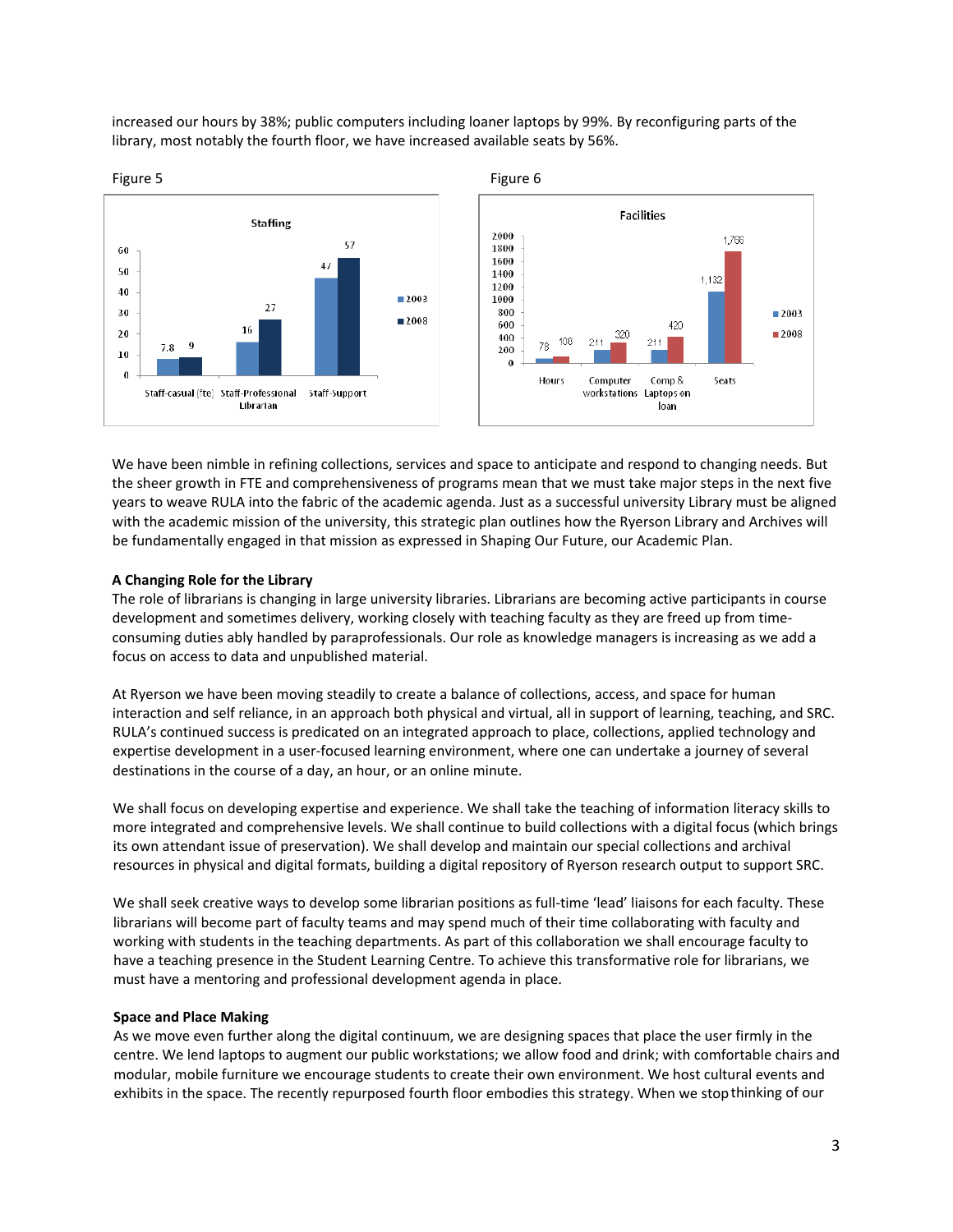students and faculty as users and start to think of them as constituents, we develop the library as an incubator of learning; a place of information, introspection, interaction, inspiration and innovation.

Our high usage and overcrowded facilities mandate that our number one priority for the library over the life of this plan will be the building of new collaborative learning spaces (the new Student Learning Centre), while we manage and repurpose current learning and collections space, all in a safe and congenial environment. We shall develop a comprehensive strategy to manage the growth of our physical collections in the short and long term.

The new Student Learning Centre will be the vehicle by which we take RULA into the next phase as an integral part of the teaching and learning environment. The expanded library/student learning centre will therefore incorporate seminar/teaching space side by side with study, collaborative services and collections space, thus allowing for serendipitous interaction and discovery. The Centre will encourage experimentation and innovation across traditional lines.

We aspire to develop a named Special Collections Research Centre within the Student Learning Centre. Climatecontrolled and meeting CCERPB (Canadian Cultural Property Export Review Board) standards this professionally staffed centre will comprise Special Collections, Archives, seminar/teaching space, and a reading room. Such a centre will provide an active teaching and research environment for our faculty, experiential learning opportunities for students, a destination for visiting researchers, and an attraction for possible donors.

#### **Student and faculty engagement**

The  $21<sup>st</sup>$  century university library blurs the edges between teaching and learning environments by supporting collaborative as well as formal practice. In an increasingly interdisciplinary world we are the nexus where pedagogy, culture and space intersect— neutral space which motivates learning outside of the classroom. Librarians' roles are changing as they partner with faculty in the production of knowledge. The learning commons concept has now matured to the point that it can be viewed as a philosophy underpinning student study and learning space rather than a physical entity. As such it is possible to develop a virtual learning commons framework which facilitates engagement, learning and access to scholarly resources anytime, anywhere.

As our collections expand to include data sets, images and other digital content, RULA offers increased opportunities for faculty to involve students at all levels in teaching and learning. The quality of the undergraduate experience can set the tone for graduate success. We shall work with teaching faculty to embed information literacy development and library resource‐based assignments into the curriculum.

Teaching students how to critically evaluate content becomes increasingly important. Our librarians are highly respected for their expertise in teaching students how to find, evaluate and use scholarly information. In an era of the democratization of the web, teaching students information literacy is expanding to include information fluency— defined as "the ability to effectively and efficiently use information and understand its role in their lives and in society". Librarians will work with learning strategists and teaching faculty to tailor our information fluencies agenda to student needs and the curriculum.

RULA has taken the lead on a geovisioning project to examine future directions of innovative instruction and research involving geographic information, by housing materials supporting spatial instruction and research across disciplines. Given the cross‐disciplinary nature of spatial technology, RULA holds a strong strategic position as a neutral body to facilitate the concept of spatial literacy in teaching and geospatial research across Ryerson University departments. To that end we envision an expanded Geospatial Map and Data Commons in the new building incorporating such student services as a numeracy centre.

#### **Collections, Access and Preservation**

We shall continue our aggressive growth in electronic resources, including journals, indexes and ebooks, through consortial licences, while maintaining a balance of resources to reflect differing needs. In the sciences, teaching faculty have embraced digital access to scholarship. In the arts, there is a still a much higher reliance on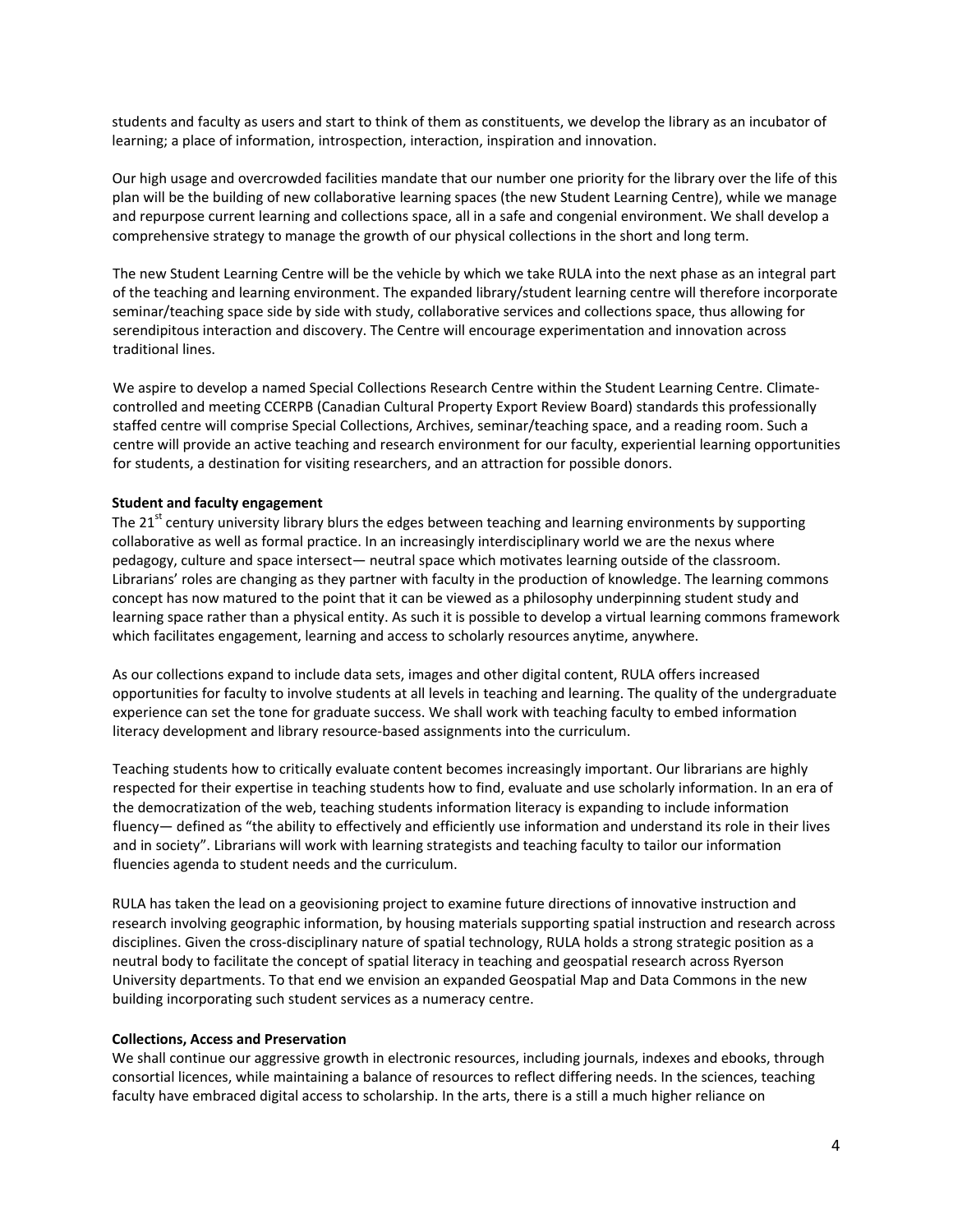monographs: technical issues are still hampering widespread uptake of e‐books. However, international digitization projects of public domain monographs will continue to improve access for arts students and faculty.

We shall continue to develop a 'live' working collection of monographs that reflects student and faculty needs. With careful attention to program profiles we shall ensure that every monograph we acquire deserves to be in the collection, and our collection includes the core material needed to support Ryerson's programs. Through systematic evaluation we shall ensure the quality of our collections, both physical and digital. We aspire to double our monograph collection over time. The judicious acquisition of monographs to support graduate studies and research will be coupled with efficient interlibrary loan/document delivery services. We shall continue to manage acquisitions spending with care. As Ryerson's student FTE count grows, so do our licensing costs on which they are predicated. A volatile exchange rate can severely affect our purchasing power.

Ryerson's creative and career focused programs mean that we have many information sources, types and formats outside of traditional publishing to capture. We shall continue to take a wide view of what constitutes an appropriate collection for Ryerson. We shall develop our unique special collections that enhance learning and teaching excellence in specific flagship programs, either through managed donations or specific purchases.

#### **SRC**

The collaborative nature of research now means that a faculty researcher's 'department' is just as likely to be a virtual gathering of specialists in his/her field from all over the world.

We plan to build a Ryerson digital repository, through which we can harness the SRC output of Ryerson, published and unpublished; data sets; objects; images; theses, multimedia etc. in a systematic way with the use of metadata to ensure that our collections are accessible and interoperable to support research, teaching and learning at Ryerson. As technology advances we shall seek out further streaming solutions for video and sound content. We shall keep abreast of copyright implications in both hard copy and digital media.

The repository has implications for knowledge management of all kinds: not only SRC output, but the digitization of archival and unique collections, for example. With appropriate metadata and stewardship the repository can also support other facets of campus information.

The expansion of our role in serving the SRC agenda won't be at the expense of our students. Rather it will open up new avenues of information to them.

#### **Partnerships and Collaborations**

We have been engaged for some time in relationship building, to become much more integrated with teaching, learning, student engagement, service provision, and SRC.

Each of the groups on campus who deliver services to students has a unique view into the lives and learning habits of students. Collaboration provides us with opportunities to draw on these multiple viewpoints and to refine and enhance our approaches to delivering services. We have a clear opportunity for a partnered approach with Student Services in the Student Learning Centre to develop an innovative and integrated approach to service, by replacing fixed desks and self service machines and retraining staff to be part of generalist welcome/triage teams at multi-use mobile service points. The success of this model depends on a comprehensive customer service training program, developed across traditional departmental lines.

A close partnership with CCS will enable us to collaborate on maximizing access to technology and technical expertise for students. In the rapidly changing educational environment there is constant need for experimentation, and collaboration between librarians, faculty, learning strategists, CCS, the LTO and others will allow us to bring different expertise to bear on joint strategic initiatives.